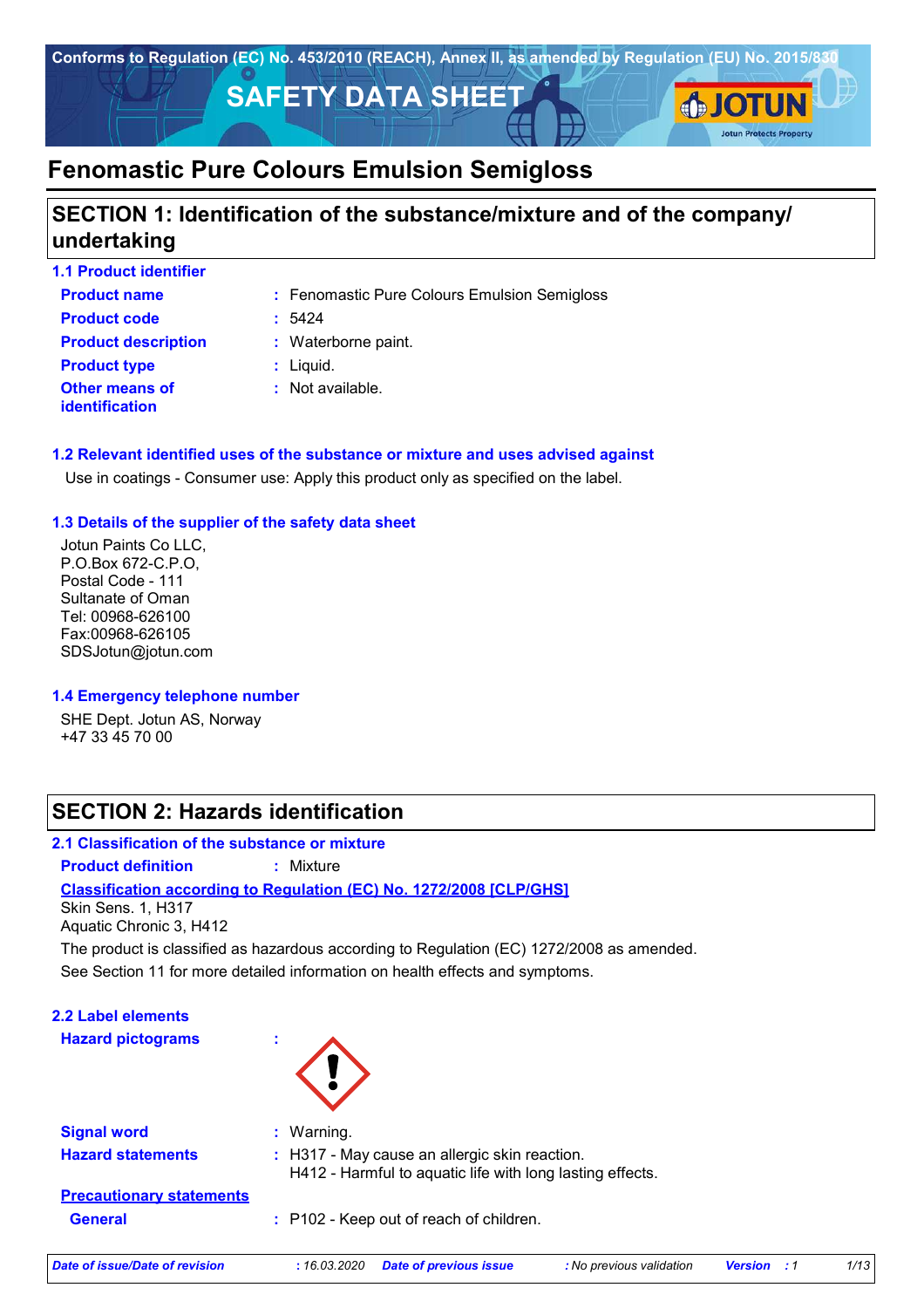# **SECTION 2: Hazards identification**

| <b>Prevention</b>                                                                                                                                               | : P280 - Wear protective gloves.<br>P273 - Avoid release to the environment.                                                               |
|-----------------------------------------------------------------------------------------------------------------------------------------------------------------|--------------------------------------------------------------------------------------------------------------------------------------------|
| <b>Response</b>                                                                                                                                                 | : P302 + P352 - IF ON SKIN: Wash with plenty of soap and water.<br>P333 + P313 - If skin irritation or rash occurs: Get medical attention. |
| <b>Storage</b>                                                                                                                                                  | : Not applicable.                                                                                                                          |
| <b>Disposal</b>                                                                                                                                                 | : P501 - Dispose of contents and container in accordance with all local, regional,<br>national and international regulations.              |
| <b>Hazardous ingredients</b>                                                                                                                                    | : 1,2-benzisothiazol-3(2h)-one (BIT)<br>$C(M)$ IT/MIT $(3:1)$<br>2-methyl-2H-isothiazol-3-one (MIT)                                        |
| <b>Supplemental label</b><br>elements                                                                                                                           | : Not applicable.                                                                                                                          |
| <b>Annex XVII - Restrictions</b><br>on the manufacture,<br>placing on the market and<br>use of certain dangerous<br>substances, mixtures and<br><b>articles</b> | : Not applicable.                                                                                                                          |
| <b>Special packaging requirements</b>                                                                                                                           |                                                                                                                                            |
| <b>Containers to be fitted</b><br>with child-resistant<br>fastenings                                                                                            | : Not applicable.                                                                                                                          |
| Tactile warning of danger : Not applicable.                                                                                                                     |                                                                                                                                            |
| 2.3 Other hazards                                                                                                                                               |                                                                                                                                            |

**Other hazards which do : not result in classification** : None known.

# **SECTION 3: Composition/information on ingredients**

| <b>Product/ingredient name</b>     | <b>Identifiers</b>                                              | <b>Weight %</b> | <b>Regulation (EC) No.</b><br>1272/2008 [CLP]                                                                                                                                                                        | <b>Type</b> |
|------------------------------------|-----------------------------------------------------------------|-----------------|----------------------------------------------------------------------------------------------------------------------------------------------------------------------------------------------------------------------|-------------|
| ammonia                            | REACH #:<br>01-2119488876-14<br>EC: 215-647-6<br>CAS: 1336-21-6 | $\leq 0.3$      | Skin Corr. 1B, H314<br>Eye Dam. 1, H318<br>STOT SE 3, H335<br>Aquatic Acute 1, H400 (M=1)<br>Aquatic Chronic 2, H411                                                                                                 | $[1]$       |
| 1,2-benzisothiazol-3(2h)-one (BIT) | EC: $220-120-9$<br>CAS: 2634-33-5<br>Index: 613-088-00-6        | < 0.05          | Acute Tox. 4, H302<br>Skin Irrit. 2, H315<br>Eye Dam. 1, H318<br><b>Skin Sens. 1, H317</b><br>Aquatic Acute 1, H400 (M=1)                                                                                            | $[1]$       |
| $C(M)$ IT/MIT $(3:1)$              | CAS: 55965-84-9<br>Index: 613-167-00-5                          | < 0.025         | Acute Tox. 3, H301<br>Acute Tox. 2, H310<br>Acute Tox. 2, H330<br>Skin Corr. 1B, H314<br>Eye Dam. 1, H318<br><b>Skin Sens. 1, H317</b><br>Aquatic Acute 1, H400<br>$(M=100)$<br>Aquatic Chronic 1, H410<br>$(M=100)$ | $[1]$       |
| 2-methyl-2H-isothiazol-3-one (MIT) | $EC: 220-239-6$<br>CAS: 2682-20-4                               | < 0.0015        | Acute Tox. 3, H301<br>Acute Tox. 3, H311<br>Acute Tox. 2, H330<br>Skin Corr. 1B, H314<br>Eye Dam. 1, H318                                                                                                            | $[1]$       |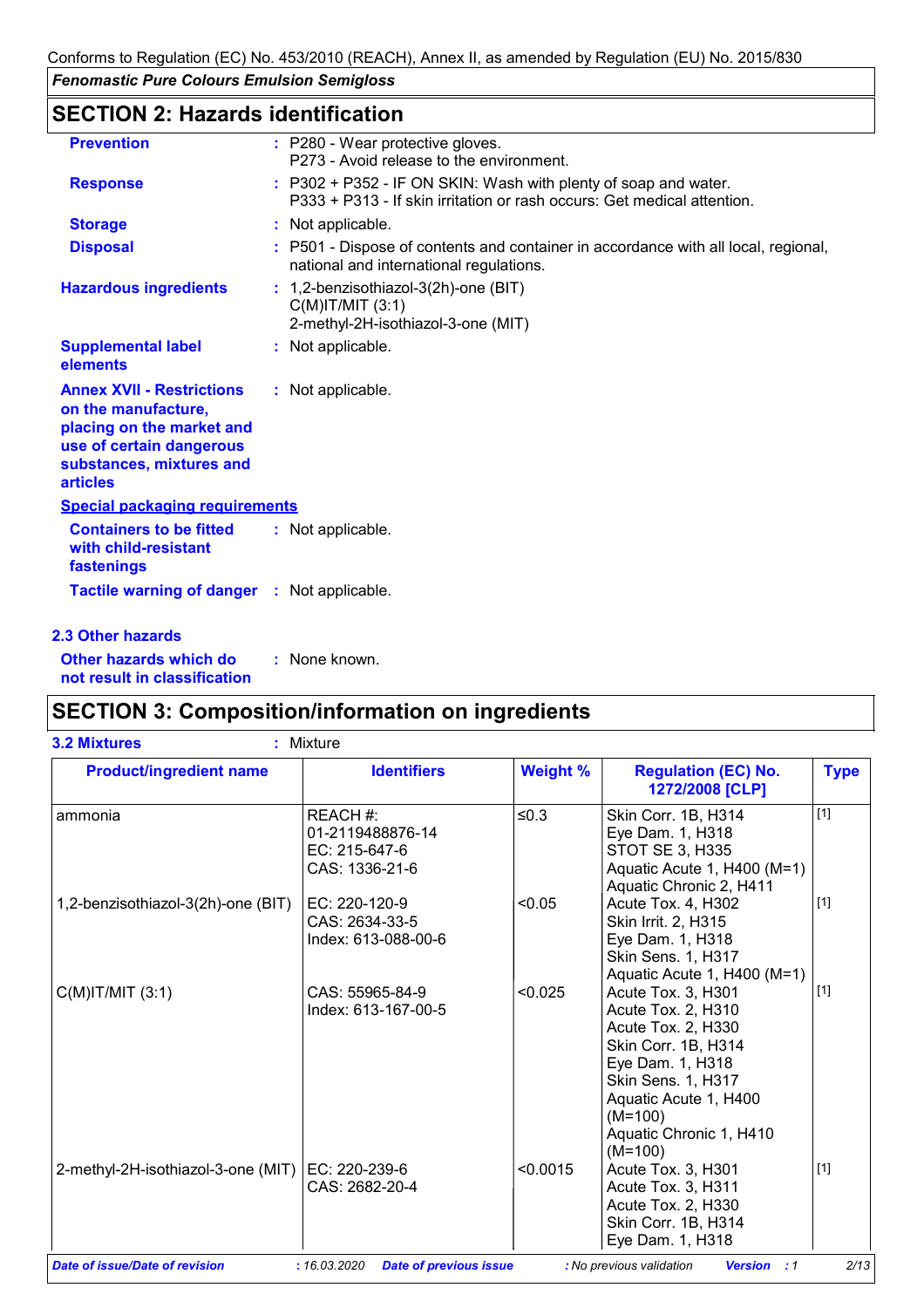# **SECTION 3: Composition/information on ingredients**

| ີ                                                                                              |
|------------------------------------------------------------------------------------------------|
| Skin Sens. 1A, H317<br>Aquatic Acute 1, H400<br>$(M=10)$<br>Aquatic Chronic 1, H410<br>$(M=1)$ |
| See Section 16 for the full<br>text of the H statements<br>declared above.                     |

There are no additional ingredients present which, within the current knowledge of the supplier and in the concentrations applicable, are classified as hazardous to health or the environment, are PBTs, vPvBs or Substances of equivalent concern, or have been assigned a workplace exposure limit and hence require reporting in this section.

**Type** 

[1] Substance classified with a health or environmental hazard

[2] Substance with a workplace exposure limit

[3] Substance meets the criteria for PBT according to Regulation (EC) No. 1907/2006, Annex XIII

- [4] Substance meets the criteria for vPvB according to Regulation (EC) No. 1907/2006, Annex XIII
- [5] Substance of equivalent concern

[6] Additional disclosure due to company policy

Occupational exposure limits, if available, are listed in Section 8.

# **SECTION 4: First aid measures**

#### **4.1 Description of first aid measures**

| <b>General</b>                    | : In all cases of doubt, or when symptoms persist, seek medical attention. Never give<br>anything by mouth to an unconscious person. If unconscious, place in recovery<br>position and seek medical advice.                                                              |
|-----------------------------------|--------------------------------------------------------------------------------------------------------------------------------------------------------------------------------------------------------------------------------------------------------------------------|
| <b>Eye contact</b>                | : Remove contact lenses, irrigate copiously with clean, fresh water, holding the<br>eyelids apart for at least 10 minutes and seek immediate medical advice.                                                                                                             |
| <b>Inhalation</b>                 | : Remove to fresh air. Keep person warm and at rest. If not breathing, if breathing is<br>irregular or if respiratory arrest occurs, provide artificial respiration or oxygen by<br>trained personnel.                                                                   |
| <b>Skin contact</b>               | : Remove contaminated clothing and shoes. Wash skin thoroughly with soap and<br>water or use recognised skin cleanser. Do NOT use solvents or thinners.                                                                                                                  |
| <b>Ingestion</b>                  | : If swallowed, seek medical advice immediately and show the container or label.<br>Keep person warm and at rest. Do NOT induce vomiting.                                                                                                                                |
| <b>Protection of first-aiders</b> | : No action shall be taken involving any personal risk or without suitable training. It<br>may be dangerous to the person providing aid to give mouth-to-mouth resuscitation.<br>Wash contaminated clothing thoroughly with water before removing it, or wear<br>gloves. |

#### **4.2 Most important symptoms and effects, both acute and delayed**

| <b>Over-exposure signs/symptoms</b> |                                                                                                                                |
|-------------------------------------|--------------------------------------------------------------------------------------------------------------------------------|
| <b>Eye contact</b>                  | : No specific data.                                                                                                            |
| <b>Inhalation</b>                   | : No specific data.                                                                                                            |
| <b>Skin contact</b>                 | : Adverse symptoms may include the following:<br>irritation<br>redness                                                         |
| <b>Ingestion</b>                    | : No specific data.                                                                                                            |
|                                     | 4.3 Indication of any immediate medical attention and special treatment needed                                                 |
| <b>Notes to physician</b>           | : Treat symptomatically. Contact poison treatment specialist immediately if large<br>quantities have been ingested or inhaled. |
| <b>Specific treatments</b>          | : No specific treatment.                                                                                                       |

See toxicological information (Section 11)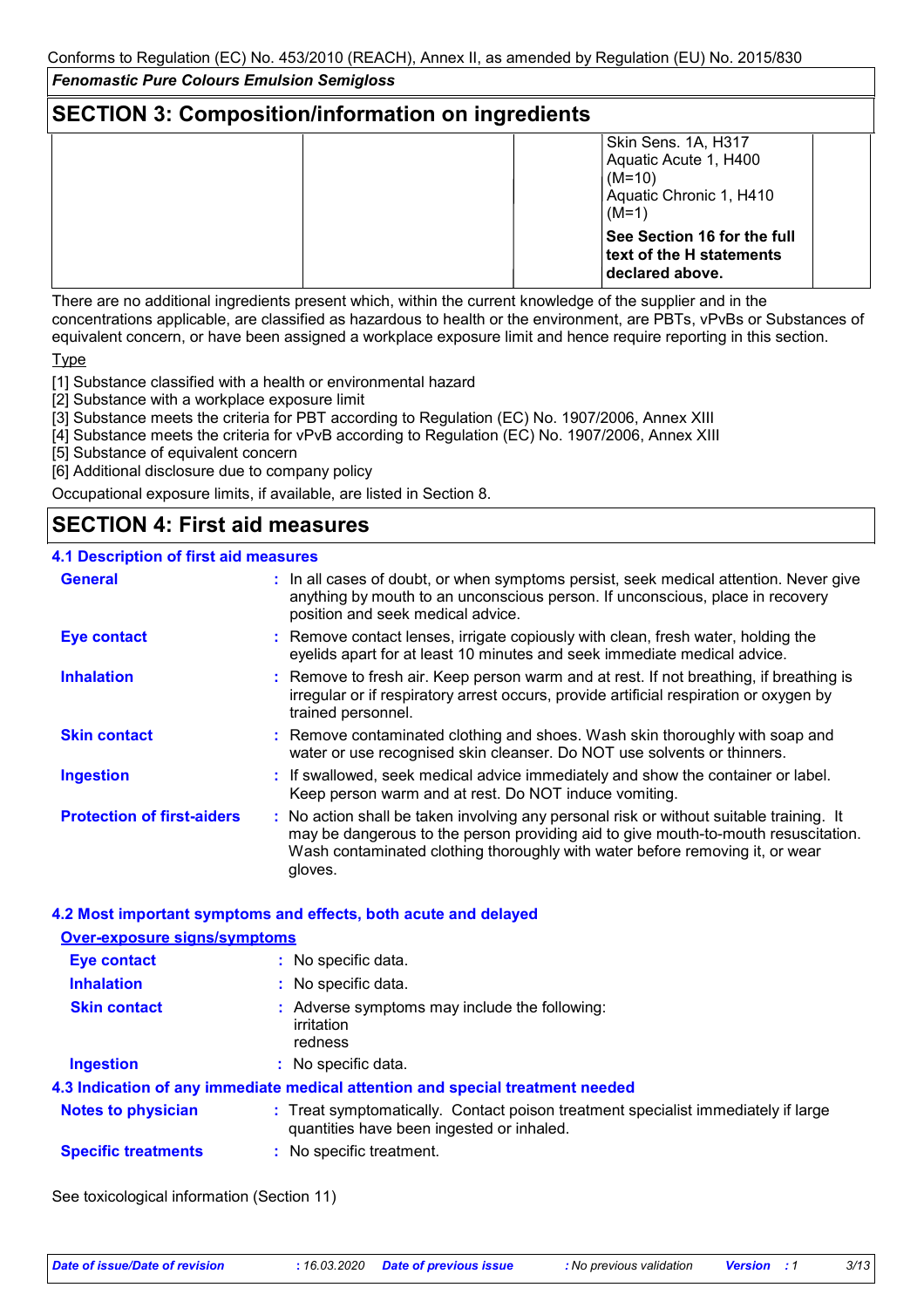### **SECTION 5: Firefighting measures**

| 5.1 Extinguishing media                                  |                                                                                                                              |
|----------------------------------------------------------|------------------------------------------------------------------------------------------------------------------------------|
| <b>Suitable extinguishing</b><br>media                   | : Recommended: alcohol-resistant foam, $CO2$ , powders, water spray.                                                         |
| <b>Unsuitable extinguishing</b><br>media                 | : Do not use water jet.                                                                                                      |
|                                                          | 5.2 Special hazards arising from the substance or mixture                                                                    |
| <b>Hazards from the</b><br>substance or mixture          | : Fire will produce dense black smoke. Exposure to decomposition products may<br>cause a health hazard.                      |
| <b>Hazardous combustion</b><br>products                  | : Decomposition products may include the following materials: carbon monoxide,<br>carbon dioxide, smoke, oxides of nitrogen. |
| <b>5.3 Advice for firefighters</b>                       |                                                                                                                              |
| <b>Special protective actions</b><br>for fire-fighters   | : Cool closed containers exposed to fire with water. Do not release runoff from fire to<br>drains or watercourses.           |
| <b>Special protective</b><br>equipment for fire-fighters | : Appropriate breathing apparatus may be required.                                                                           |

### **SECTION 6: Accidental release measures**

#### Due to the organic solvents content of the mixture:

|                                                                | 6.1 Personal precautions, protective equipment and emergency procedures                                                                                                                                                                                                            |
|----------------------------------------------------------------|------------------------------------------------------------------------------------------------------------------------------------------------------------------------------------------------------------------------------------------------------------------------------------|
| For non-emergency<br>personnel                                 | : Exclude sources of ignition and ventilate the area. Avoid breathing vapour or mist.<br>Refer to protective measures listed in sections 7 and 8.                                                                                                                                  |
|                                                                | <b>For emergency responders</b> : If specialised clothing is required to deal with the spillage, take note of any<br>information in Section 8 on suitable and unsuitable materials. See also the<br>information in "For non-emergency personnel".                                  |
| <b>6.2 Environmental</b><br><b>precautions</b>                 | : Do not allow to enter drains or watercourses. If the product contaminates lakes,<br>rivers, or sewers, inform the appropriate authorities in accordance with local<br>regulations.                                                                                               |
| 6.3 Methods and material<br>for containment and<br>cleaning up | : Contain and collect spillage with non-combustible, absorbent material e.g. sand,<br>earth, vermiculite or diatomaceous earth and place in container for disposal<br>according to local regulations (see Section 13). Preferably clean with a detergent.<br>Avoid using solvents. |
| 6.4 Reference to other<br><b>sections</b>                      | : See Section 1 for emergency contact information.<br>See Section 8 for information on appropriate personal protective equipment.<br>See Section 13 for additional waste treatment information.                                                                                    |

# **SECTION 7: Handling and storage**

The information in this section contains generic advice and guidance. The list of Identified Uses in Section 1 should be consulted for any available use-specific information provided in the Exposure Scenario(s).

#### **7.1 Precautions for safe handling**

Due to the organic solvents content of the mixture:

Prevent the creation of flammable or explosive concentrations of vapours in air and avoid vapour concentrations higher than the occupational exposure limits.

In addition, the product should only be used in areas from which all naked lights and other sources of ignition have been excluded. Electrical equipment should be protected to the appropriate standard.

Keep away from heat, sparks and flame. No sparking tools should be used.

Avoid contact with skin and eyes. Avoid the inhalation of dust, particulates, spray or mist arising from the application of this mixture. Avoid inhalation of dust from sanding.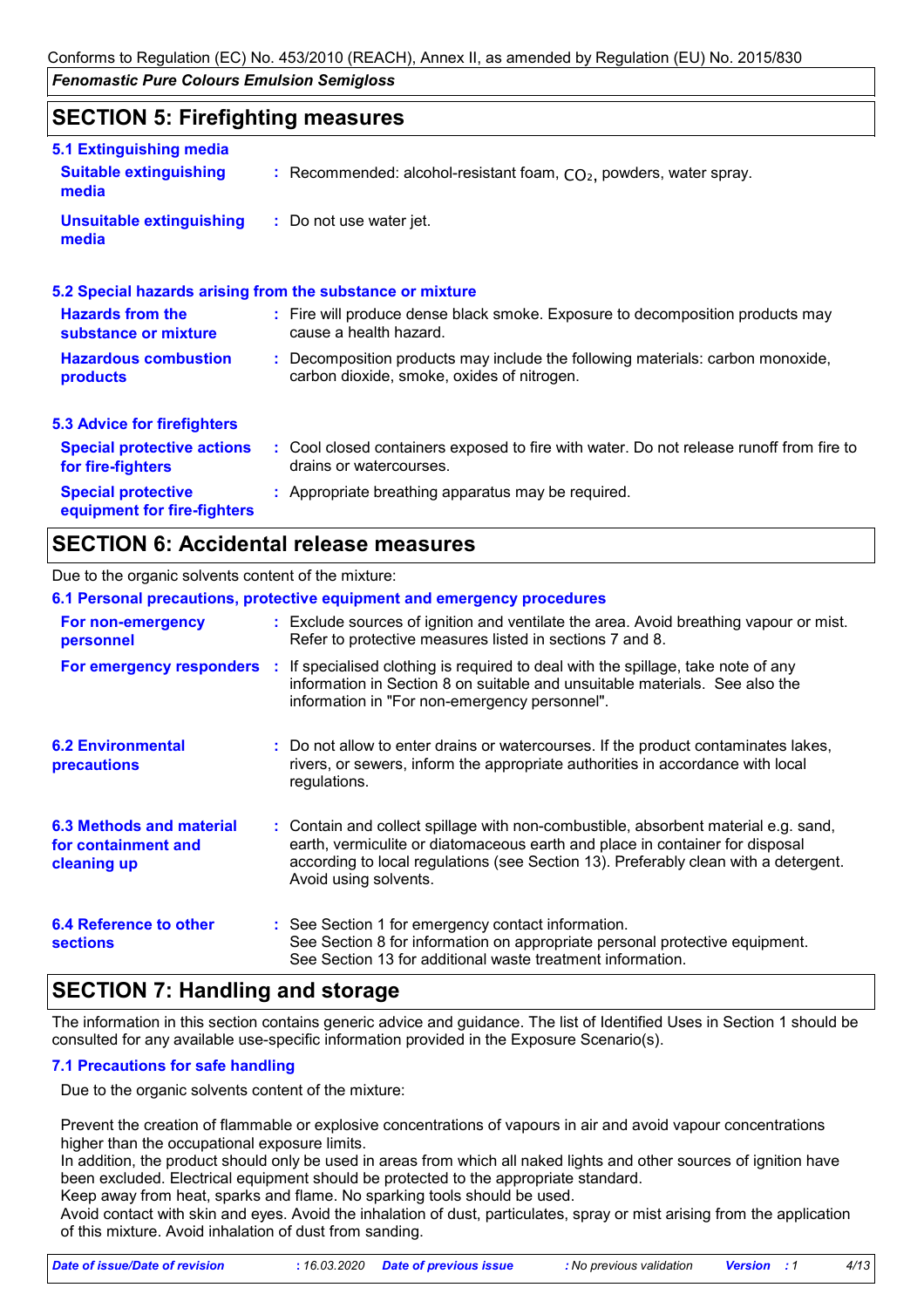Conforms to Regulation (EC) No. 453/2010 (REACH), Annex II, as amended by Regulation (EU) No. 2015/830

*Fenomastic Pure Colours Emulsion Semigloss*

# **SECTION 7: Handling and storage**

Eating, drinking and smoking should be prohibited in areas where this material is handled, stored and processed. Put on appropriate personal protective equipment (see Section 8).

Never use pressure to empty. Container is not a pressure vessel.

Always keep in containers made from the same material as the original one.

Comply with the health and safety at work laws.

**Information on fire and explosion protection**

Vapours are heavier than air and may spread along floors. Vapours may form explosive mixtures with air.

When operators, whether spraying or not, have to work inside the spray booth, ventilation is unlikely to be sufficient to control particulates and solvent vapour in all cases. In such circumstances they should wear a compressed air-fed respirator during the spraying process and until such time as the particulates and solvent vapour concentration has fallen below the exposure limits.

#### **7.2 Conditions for safe storage, including any incompatibilities**

Store in accordance with local regulations.

#### **Notes on joint storage**

Keep away from: oxidising agents, strong alkalis, strong acids.

#### **Additional information on storage conditions**

Observe label precautions. Store in a dry, cool and well-ventilated area. Keep away from heat and direct sunlight. Keep container tightly closed.

Keep away from sources of ignition. No smoking. Prevent unauthorised access. Containers that have been opened must be carefully resealed and kept upright to prevent leakage.

#### **7.3 Specific end use(s)**

**Recommendations : Industrial sector specific : solutions** : Not available. : Not available.

### **SECTION 8: Exposure controls/personal protection**

The information in this section contains generic advice and guidance. Information is provided based on typical anticipated uses of the product. Additional measures might be required for bulk handling or other uses that could significantly increase worker exposure or environmental releases.

#### **8.1 Control parameters**

#### **Occupational exposure limits**

No exposure limit value known.

**Recommended monitoring procedures :** If this product contains ingredients with exposure limits, personal, workplace atmosphere or biological monitoring may be required to determine the effectiveness of the ventilation or other control measures and/or the necessity to use respiratory protective equipment. Reference should be made to monitoring standards, such as the following: European Standard EN 689 (Workplace atmospheres - Guidance for the assessment of exposure by inhalation to chemical agents for comparison with limit values and measurement strategy) European Standard EN 14042 (Workplace atmospheres - Guide for the application and use of procedures for the assessment of exposure to chemical and biological agents) European Standard EN 482 (Workplace atmospheres - General requirements for the performance of procedures for the measurement of chemical agents) Reference to national guidance documents for methods for the determination of hazardous substances will also be required.

#### **DNELs/DMELs**

No DNELs/DMELs available.

**PNECs** No PNECs available

#### **8.2 Exposure controls**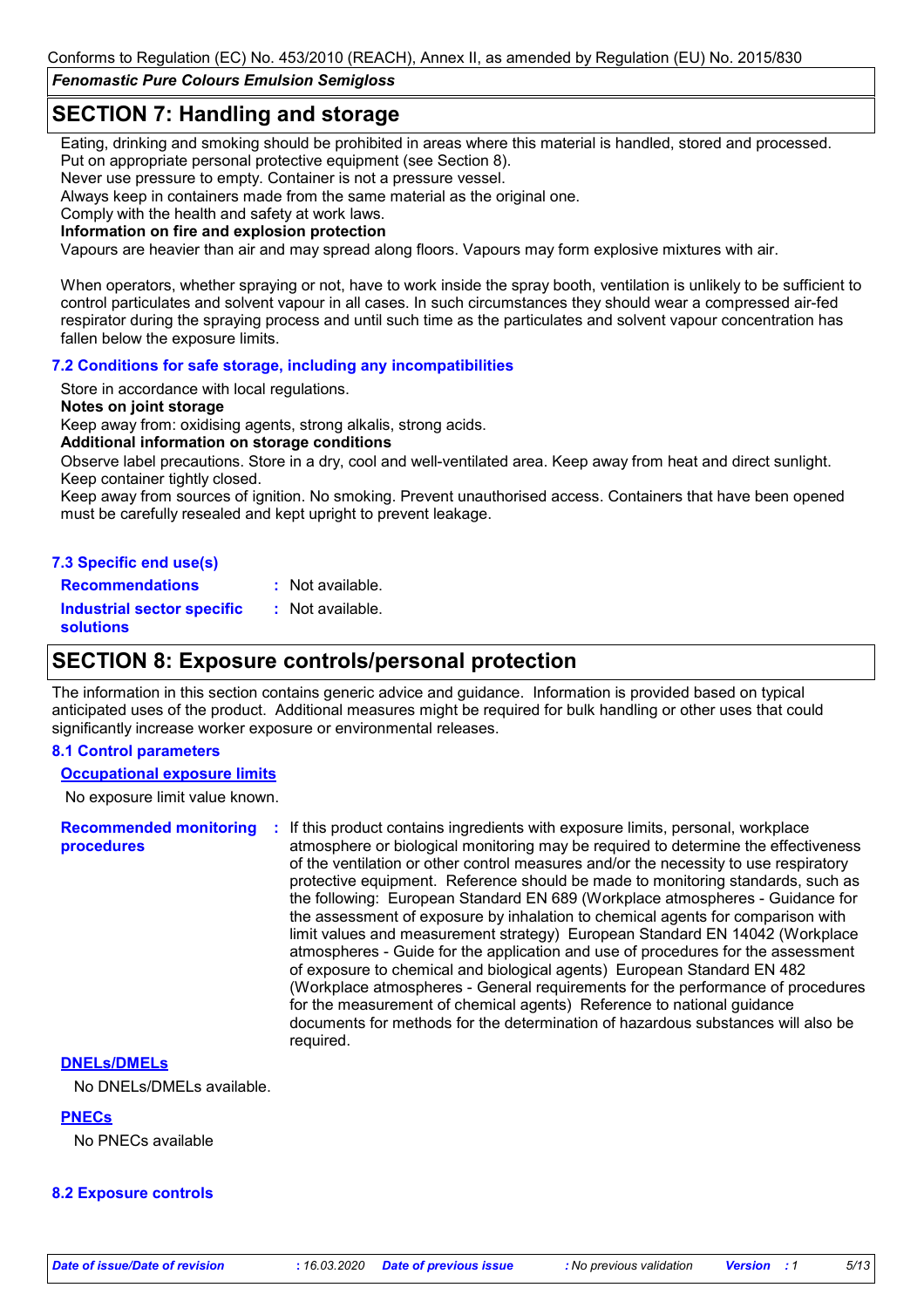# **SECTION 8: Exposure controls/personal protection**

| <b>Appropriate engineering</b><br>controls | : Provide adequate ventilation. Where reasonably practicable, this should be<br>achieved by the use of local exhaust ventilation and good general extraction. If<br>these are not sufficient to maintain concentrations of particulates and solvent<br>vapours below the OEL, suitable respiratory protection must be worn.                                                                                                                                                                                                                                                                                                                                                                                                                                                                                                                                                                                                                                                                                                                                                                                                                                                                                                                                                                                   |
|--------------------------------------------|---------------------------------------------------------------------------------------------------------------------------------------------------------------------------------------------------------------------------------------------------------------------------------------------------------------------------------------------------------------------------------------------------------------------------------------------------------------------------------------------------------------------------------------------------------------------------------------------------------------------------------------------------------------------------------------------------------------------------------------------------------------------------------------------------------------------------------------------------------------------------------------------------------------------------------------------------------------------------------------------------------------------------------------------------------------------------------------------------------------------------------------------------------------------------------------------------------------------------------------------------------------------------------------------------------------|
| <b>Individual protection measures</b>      |                                                                                                                                                                                                                                                                                                                                                                                                                                                                                                                                                                                                                                                                                                                                                                                                                                                                                                                                                                                                                                                                                                                                                                                                                                                                                                               |
| <b>Hygiene measures</b>                    | : Wash hands, forearms and face thoroughly after handling chemical products, before<br>eating, smoking and using the lavatory and at the end of the working period.<br>Appropriate techniques should be used to remove potentially contaminated clothing.<br>Contaminated work clothing should not be allowed out of the workplace. Wash<br>contaminated clothing before reusing. Ensure that eyewash stations and safety<br>showers are close to the workstation location.                                                                                                                                                                                                                                                                                                                                                                                                                                                                                                                                                                                                                                                                                                                                                                                                                                   |
| <b>Eye/face protection</b>                 | : Safety eyewear complying to EN 166 should be used when a risk assessment<br>indicates this is necessary to avoid exposure to liquid splashes, mists, gases or<br>dusts. If contact is possible, the following protection should be worn, unless the<br>assessment indicates a higher degree of protection: safety glasses with side-<br>shields.                                                                                                                                                                                                                                                                                                                                                                                                                                                                                                                                                                                                                                                                                                                                                                                                                                                                                                                                                            |
| <b>Skin protection</b>                     |                                                                                                                                                                                                                                                                                                                                                                                                                                                                                                                                                                                                                                                                                                                                                                                                                                                                                                                                                                                                                                                                                                                                                                                                                                                                                                               |
| <b>Gloves</b>                              | There is no one glove material or combination of materials that will give unlimited<br>resistance to any individual or combination of chemicals.<br>The breakthrough time must be greater than the end use time of the product.<br>The instructions and information provided by the glove manufacturer on use,<br>storage, maintenance and replacement must be followed.<br>Gloves should be replaced regularly and if there is any sign of damage to the glove<br>material.<br>Always ensure that gloves are free from defects and that they are stored and used<br>correctly.<br>The performance or effectiveness of the glove may be reduced by physical/chemical<br>damage and poor maintenance.<br>Barrier creams may help to protect the exposed areas of the skin but should not be<br>applied once exposure has occurred.<br>Wear suitable gloves tested to EN374.<br>Recommended, gloves(breakthrough time) > 8 hours: nitrile rubber, neoprene, PVC<br>For right choice of glove materials, with focus on chemical resistance and time of<br>penetration, seek advice by the supplier of chemical resistant gloves.<br>The user must check that the final choice of type of glove selected for handling this<br>product is the most appropriate and takes into account the particular conditions of |
| <b>Body protection</b>                     | use, as included in the user's risk assessment.<br>Personnel should wear antistatic clothing made of natural fibres or of high-                                                                                                                                                                                                                                                                                                                                                                                                                                                                                                                                                                                                                                                                                                                                                                                                                                                                                                                                                                                                                                                                                                                                                                               |
| <b>Other skin protection</b>               | temperature-resistant synthetic fibres.<br>: Appropriate footwear and any additional skin protection measures should be<br>selected based on the task being performed and the risks involved and should be<br>approved by a specialist before handling this product.                                                                                                                                                                                                                                                                                                                                                                                                                                                                                                                                                                                                                                                                                                                                                                                                                                                                                                                                                                                                                                          |
| <b>Respiratory protection</b>              | : If workers are exposed to concentrations above the exposure limit, they must use a<br>respirator according to EN 140. Use respiratory mask with charcoal and dust filter<br>when spraying this product, according to EN 14387(as filter combination A2-P2). In<br>confined spaces, use compressed-air or fresh-air respiratory equipment. When use<br>of roller or brush, consider use of charcoalfilter.                                                                                                                                                                                                                                                                                                                                                                                                                                                                                                                                                                                                                                                                                                                                                                                                                                                                                                   |
| <b>Environmental exposure</b><br>controls  | : Do not allow to enter drains or watercourses.                                                                                                                                                                                                                                                                                                                                                                                                                                                                                                                                                                                                                                                                                                                                                                                                                                                                                                                                                                                                                                                                                                                                                                                                                                                               |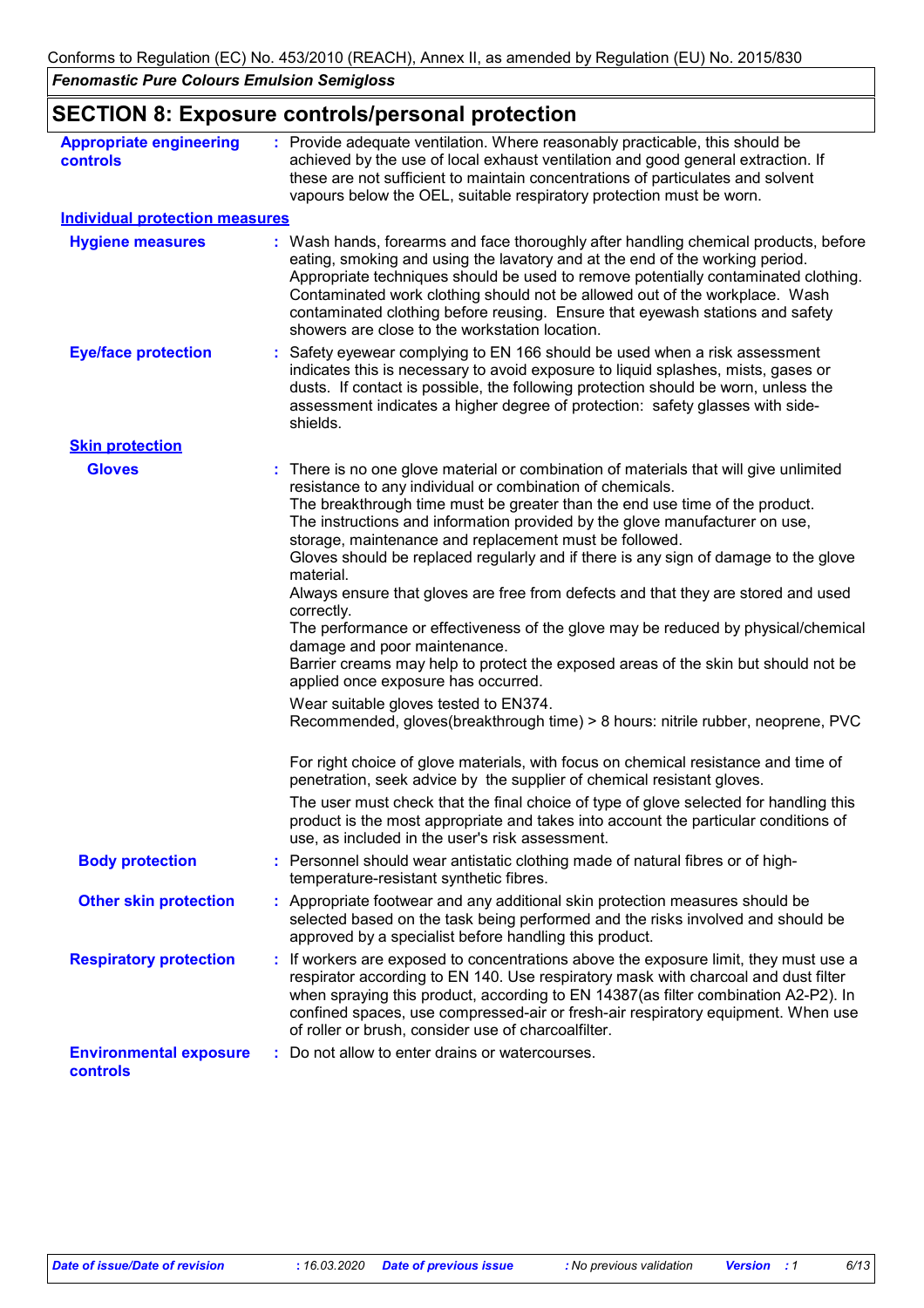# **SECTION 9: Physical and chemical properties**

| 9.1 Information on basic physical and chemical properties         |                                                                            |
|-------------------------------------------------------------------|----------------------------------------------------------------------------|
| <b>Appearance</b>                                                 |                                                                            |
| <b>Physical state</b>                                             | $:$ Liquid.                                                                |
| <b>Colour</b>                                                     | : Various colours.                                                         |
| <b>Odour</b>                                                      | Characteristic.                                                            |
| <b>Odour threshold</b>                                            | Not applicable.                                                            |
| pH                                                                | : Not applicable.                                                          |
| <b>Melting point/freezing point</b>                               | $\mathbf{.}0$                                                              |
| <b>Initial boiling point and</b><br>boiling range                 | : Lowest known value: $100^{\circ}$ C (212 $^{\circ}$ F) (water).          |
| <b>Flash point</b>                                                | : Not available.                                                           |
| <b>Evaporation rate</b>                                           | : 0.36 (water) compared with butyl acetate                                 |
| <b>Flammability (solid, gas)</b>                                  | : Not applicable.                                                          |
| <b>Upper/lower flammability or</b><br>explosive limits            | : Not applicable.                                                          |
| <b>Vapour pressure</b>                                            | : Highest known value: $3.2$ kPa (23.8 mm Hg) (at $20^{\circ}$ C) (water). |
| <b>Vapour density</b>                                             | : Not available.                                                           |
| <b>Density</b>                                                    | 1.15 to 1.308 g/cm <sup>3</sup>                                            |
| <b>Solubility(ies)</b>                                            | Easily soluble in the following materials: cold water and hot water.       |
| <b>Partition coefficient: n-octanol/: Not available.</b><br>water |                                                                            |
| <b>Auto-ignition temperature</b>                                  | : Not applicable.                                                          |
| <b>Decomposition temperature</b>                                  | Not available.                                                             |
| <b>Viscosity</b>                                                  | Kinematic (40°C): >0.205 cm <sup>2</sup> /s (>20.5 mm <sup>2</sup> /s)     |
| <b>Explosive properties</b>                                       | : Not available.                                                           |
| <b>Oxidising properties</b>                                       | : Not available.                                                           |

### **9.2 Other information**

No additional information.

# **SECTION 10: Stability and reactivity**

| : No specific test data related to reactivity available for this product or its ingredients.                                        |
|-------------------------------------------------------------------------------------------------------------------------------------|
| : Stable under recommended storage and handling conditions (see Section 7).                                                         |
| : Under normal conditions of storage and use, hazardous reactions will not occur.                                                   |
| : When exposed to high temperatures may produce hazardous decomposition<br>products.                                                |
| : Keep away from the following materials to prevent strong exothermic reactions:<br>oxidising agents, strong alkalis, strong acids. |
| : Decomposition products may include the following materials: carbon monoxide,<br>carbon dioxide, smoke, oxides of nitrogen.        |
|                                                                                                                                     |

# **SECTION 11: Toxicological information**

**11.1 Information on toxicological effects Acute toxicity**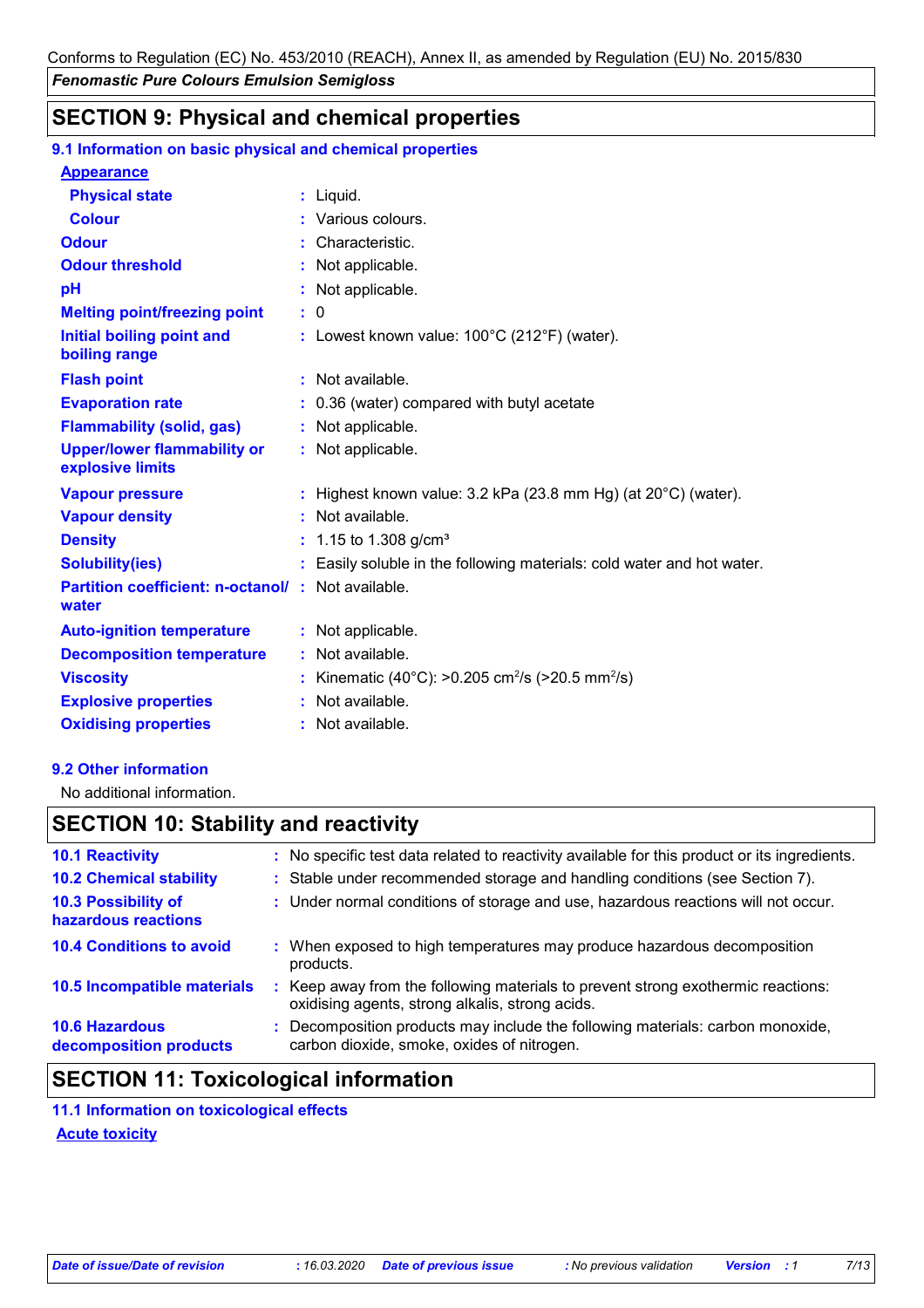# **SECTION 11: Toxicological information**

| <b>Product/ingredient name</b> | <b>Result</b>              | <b>Species</b> | <b>Dose</b> | <b>Exposure</b> |
|--------------------------------|----------------------------|----------------|-------------|-----------------|
| I ammonia                      | LD50 Oral                  | Rat            | 350 mg/kg   |                 |
| $1,2$ -benzisothiazol-3(2h)-   | ILC50 Inhalation Dusts and | Rat            | $40$ mg/    | 4 hours         |
| one(BIT)                       | mists                      |                |             |                 |
|                                | LD50 Oral                  | Rat            | 485 mg/kg   |                 |
| $C(M)$ IT/MIT $(3:1)$          | LD50 Oral                  | Rat            | 53 mg/kg    |                 |

#### **Acute toxicity estimates**

None.

#### **Irritation/Corrosion**

| <b>Product/ingredient name</b>           | <b>Result</b>          | <b>Species</b>                     | <b>Score</b> | <b>Exposure</b>           | <b>Observation</b> |
|------------------------------------------|------------------------|------------------------------------|--------------|---------------------------|--------------------|
| I ammonia                                | Eyes - Severe irritant | Rabbit                             |              | 250<br>Micrograms         |                    |
|                                          | Eyes - Severe irritant | Rabbit                             |              | 0.5 minutes<br>milligrams |                    |
| 1,2-benzisothiazol-3(2h)-<br>one $(BIT)$ | Skin - Mild irritant   | Mammal -<br>species<br>unspecified |              |                           |                    |
|                                          | Eyes - Irritant        | Mammal -<br>species<br>unspecified |              |                           |                    |

#### **Sensitisation**

| <b>Product/ingredient name</b>         | <b>Route of</b><br>exposure | <b>Species</b>                  | <b>Result</b> |
|----------------------------------------|-----------------------------|---------------------------------|---------------|
| 1,2-benzisothiazol-3(2h)-<br>one (BIT) | skin                        | Mouse                           | Sensitising   |
| $C(M)$ IT/MIT $(3:1)$                  | skin                        | Mammal - species<br>unspecified | Sensitising   |
| 2-methyl-2H-isothiazol-<br>3-one (MIT) | skin                        | Mammal - species<br>unspecified | Sensitising   |

#### **Mutagenicity**

No known significant effects or critical hazards.

#### **Carcinogenicity**

No known significant effects or critical hazards.

### **Reproductive toxicity**

**Developmental effects :**

: No known significant effects or critical hazards. : No known significant effects or critical hazards.

# **Fertility effects :**

**Specific target organ toxicity (single exposure) Product/ingredient name Category Route of** 

| <b>Product/ingredient name</b> | <b>Category</b> | <b>Route of</b><br>exposure | <b>Target organs</b>            |
|--------------------------------|-----------------|-----------------------------|---------------------------------|
| ammonia                        | Category 3      | Not applicable.             | Respiratory tract<br>irritation |

### **Specific target organ toxicity (repeated exposure)**

Based on available data, the classification criteria are not met.

#### **Aspiration hazard**

Based on available data, the classification criteria are not met.

**Other information :** : None identified.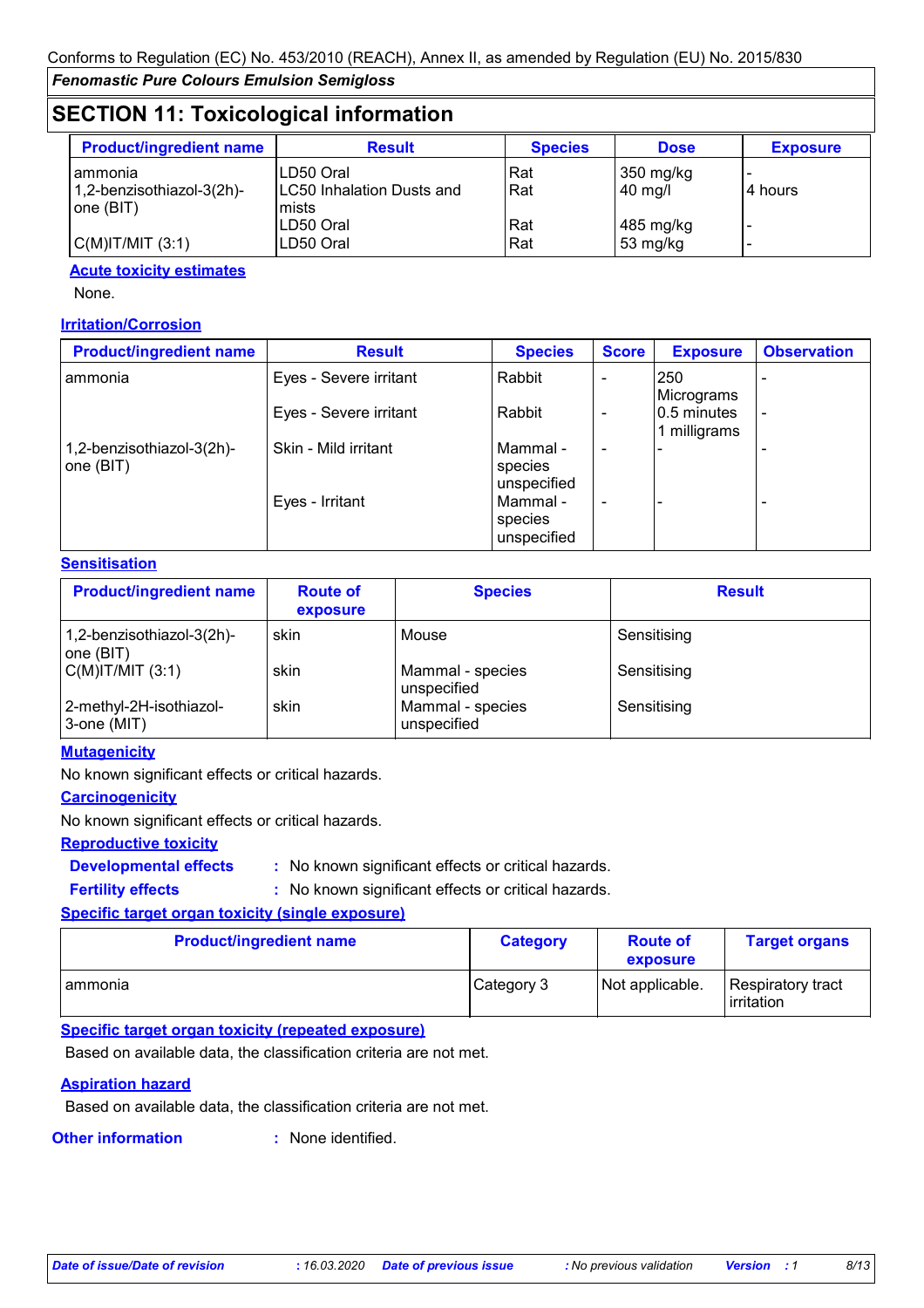# **SECTION 12: Ecological information**

#### **12.1 Toxicity**

There are no data available on the mixture itself. Do not allow to enter drains or watercourses.

The mixture has been assessed following the summation method of the CLP Regulation (EC) No 1272/2008 and is classified for eco-toxicological properties accordingly. See Sections 2 and 3 for details.

| <b>Product/ingredient name</b>         | <b>Result</b>                     | <b>Species</b>                       | <b>Exposure</b> |
|----------------------------------------|-----------------------------------|--------------------------------------|-----------------|
| ammonia                                | Acute EC50 0.101 mg/l Fresh water | Daphnia                              | 96 hours        |
|                                        | Acute LC50 0.89 mg/l Fresh water  | Fish                                 | 96 hours        |
| 1,2-benzisothiazol-3(2h)-              | Acute EC50 0.15 mg/l              | Algae - Slenastrum                   | 72 hours        |
| one (BIT)                              |                                   | capricornutum                        |                 |
|                                        | Acute EC50 1.05 mg/l              | Crustaceans - Daphnia magna          | 96 hours        |
|                                        | Acute LC50 1.4 mg/l               | Fish - Onchorhynchus mykiss          | 96 hours        |
| $C(M)$ IT/MIT $(3:1)$                  | Acute EC50 0.027 mg/l             | Algae - Selenastrum<br>capricornutum | 72 hours        |
|                                        | Acute EC50 0.16 mg/l              | Daphnia - Daphnia magna              | 48 hours        |
|                                        | Acute LC50 0.19 mg/l              | Fish - Oncorhynchus mykiss           | 96 hours        |
|                                        | Chronic NOEC 0.1 mg/l             | Daphnia                              | 21 days         |
|                                        | Chronic NOEC 0.05 mg/l            | Fish                                 | 14 days         |
| 2-methyl-2H-isothiazol-<br>3-one (MIT) | Acute EC50 0.445 mg/l             | Algae                                | 24 hours        |
|                                        | Acute EC50 2.94 mg/l              | Daphnia                              | 48 hours        |
|                                        | Acute LC50 6 mg/l                 | Fish                                 | 96 hours        |

This material is harmful to aquatic life with long lasting effects.

#### **12.2 Persistence and degradability**

#### Not available.

| <b>Product/ingredient name</b> | <b>Aquatic half-life</b> | <b>Photolysis</b> | Biodegradability |
|--------------------------------|--------------------------|-------------------|------------------|
| Tammonia                       |                          |                   | Readily          |
| C(M) T/MIT (3:1)               |                          |                   | Not readily      |

#### **12.3 Bioaccumulative potential**

| <b>Product/ingredient name</b> | $\mathsf{LocP}_\mathsf{ow}$ | <b>BCF</b> | <b>Potential</b> |
|--------------------------------|-----------------------------|------------|------------------|
| <b>ammonia</b>                 |                             |            | l Iow            |

#### **12.4 Mobility in soil**

| <b>Soil/water partition</b><br><b>coefficient (Koc)</b> | : Not available. |
|---------------------------------------------------------|------------------|
| <b>Mobility</b>                                         | : Not available. |

| 12.5 Results of PBT and vPvB assessment |  |
|-----------------------------------------|--|
|-----------------------------------------|--|

| <b>PBT</b> | : Not applicable. |
|------------|-------------------|
|------------|-------------------|

- **vPvB :** Not applicable.
- **12.6 Other adverse effects** : No known significant effects or critical hazards.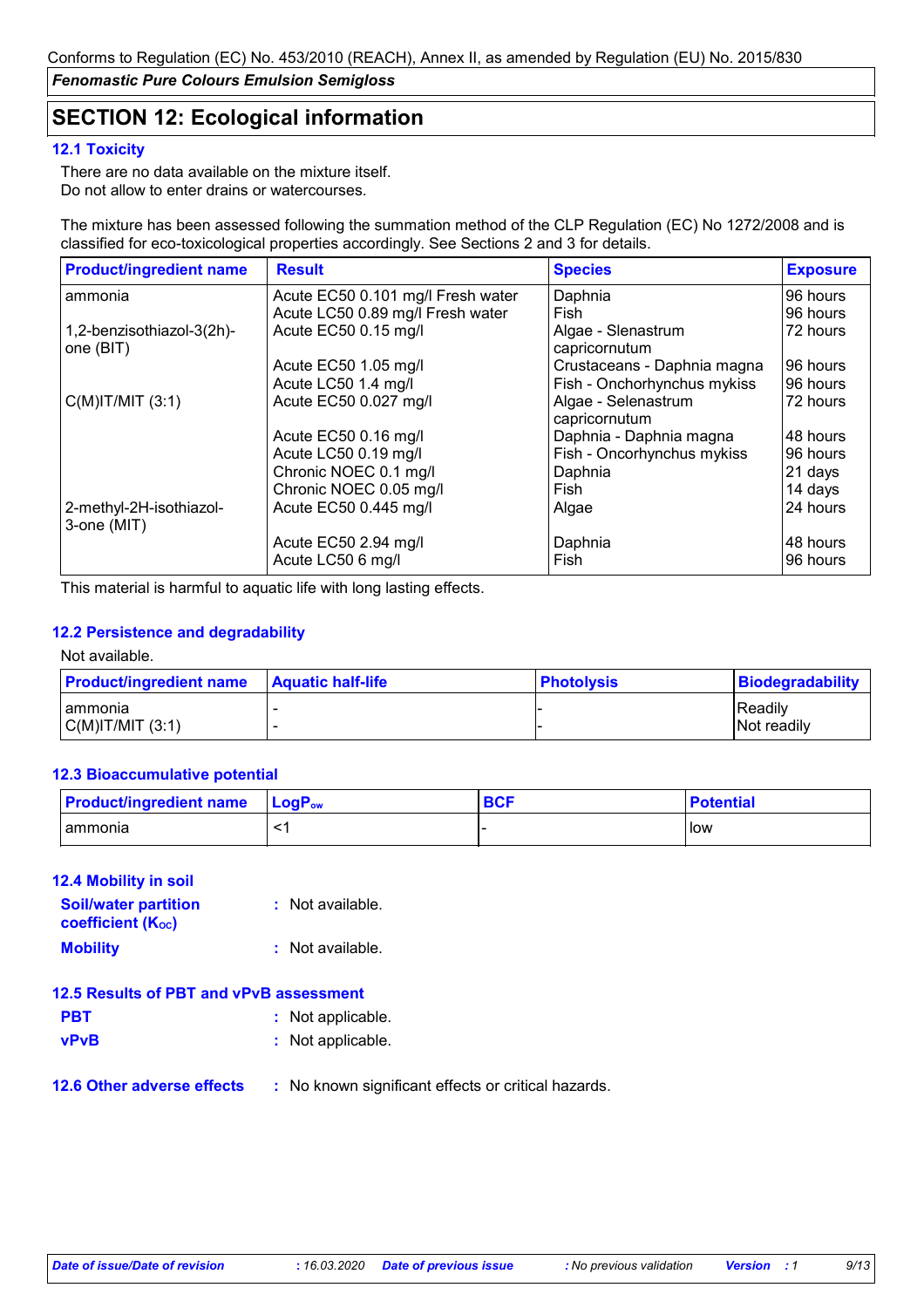# **SECTION 13: Disposal considerations**

The information in this section contains generic advice and guidance. The list of Identified Uses in Section 1 should be consulted for any available use-specific information provided in the Exposure Scenario(s).

#### **13.1 Waste treatment methods**

| <b>Product</b>                           |                                                                                                                                                                                                                                                                                                                                                                                                                                                                                                                                                    |
|------------------------------------------|----------------------------------------------------------------------------------------------------------------------------------------------------------------------------------------------------------------------------------------------------------------------------------------------------------------------------------------------------------------------------------------------------------------------------------------------------------------------------------------------------------------------------------------------------|
| <b>Methods of disposal</b>               | The generation of waste should be avoided or minimised wherever possible.<br>Disposal of this product, solutions and any by-products should at all times comply<br>with the requirements of environmental protection and waste disposal legislation<br>and any regional local authority requirements. Dispose of surplus and non-<br>recyclable products via a licensed waste disposal contractor. Waste should not be<br>disposed of untreated to the sewer unless fully compliant with the requirements of<br>all authorities with jurisdiction. |
| <b>Hazardous waste</b>                   | : Yes.                                                                                                                                                                                                                                                                                                                                                                                                                                                                                                                                             |
| <b>Disposal considerations</b>           | Do not allow to enter drains or watercourses.<br>Dispose of according to all federal, state and local applicable regulations.<br>If this product is mixed with other wastes, the original waste product code may no<br>longer apply and the appropriate code should be assigned.<br>For further information, contact your local waste authority.                                                                                                                                                                                                   |
| <b>European waste</b><br>catalogue (EWC) | : 08 01 11* Waste paint and varnish containing organic solvents or other dangerous<br>substances                                                                                                                                                                                                                                                                                                                                                                                                                                                   |
| <b>Packaging</b>                         |                                                                                                                                                                                                                                                                                                                                                                                                                                                                                                                                                    |
| <b>Methods of disposal</b>               | The generation of waste should be avoided or minimised wherever possible. Waste<br>packaging should be recycled. Incineration or landfill should only be considered<br>when recycling is not feasible.                                                                                                                                                                                                                                                                                                                                             |
| <b>Disposal considerations</b>           | Using information provided in this safety data sheet, advice should be obtained from<br>÷.<br>the relevant waste authority on the classification of empty containers.<br>Empty containers must be scrapped or reconditioned.<br>Dispose of containers contaminated by the product in accordance with local or<br>national legal provisions.                                                                                                                                                                                                        |
| <b>Type of packaging</b>                 | European waste catalogue (EWC)                                                                                                                                                                                                                                                                                                                                                                                                                                                                                                                     |
| <b>CEPE Paint Guidelines</b>             | 15 01 10*<br>packaging containing residues of or contaminated by<br>hazardous substances                                                                                                                                                                                                                                                                                                                                                                                                                                                           |
| <b>Special precautions</b>               | This material and its container must be disposed of in a safe way. Care should be<br>taken when handling emptied containers that have not been cleaned or rinsed out.<br>Empty containers or liners may retain some product residues. Avoid dispersal of<br>spilt material and runoff and contact with soil, waterways, drains and sewers.                                                                                                                                                                                                         |

# **SECTION 14: Transport information**

|                                           | <b>ADR/RID</b> | <b>ADN</b>     | <b>IMDG</b>    | <b>IATA</b>    |
|-------------------------------------------|----------------|----------------|----------------|----------------|
| 14.1 UN number                            | Not regulated. | Not regulated. | Not regulated. | Not regulated. |
| 14.2 UN proper<br>shipping name           | $\blacksquare$ |                |                |                |
| <b>14.3 Transport</b><br>hazard class(es) | ۰              |                |                |                |
| <b>14.4 Packing</b><br>group              |                |                |                |                |
| 14.5<br><b>Environmental</b><br>hazards   | No.            | No.            | No.            | No.            |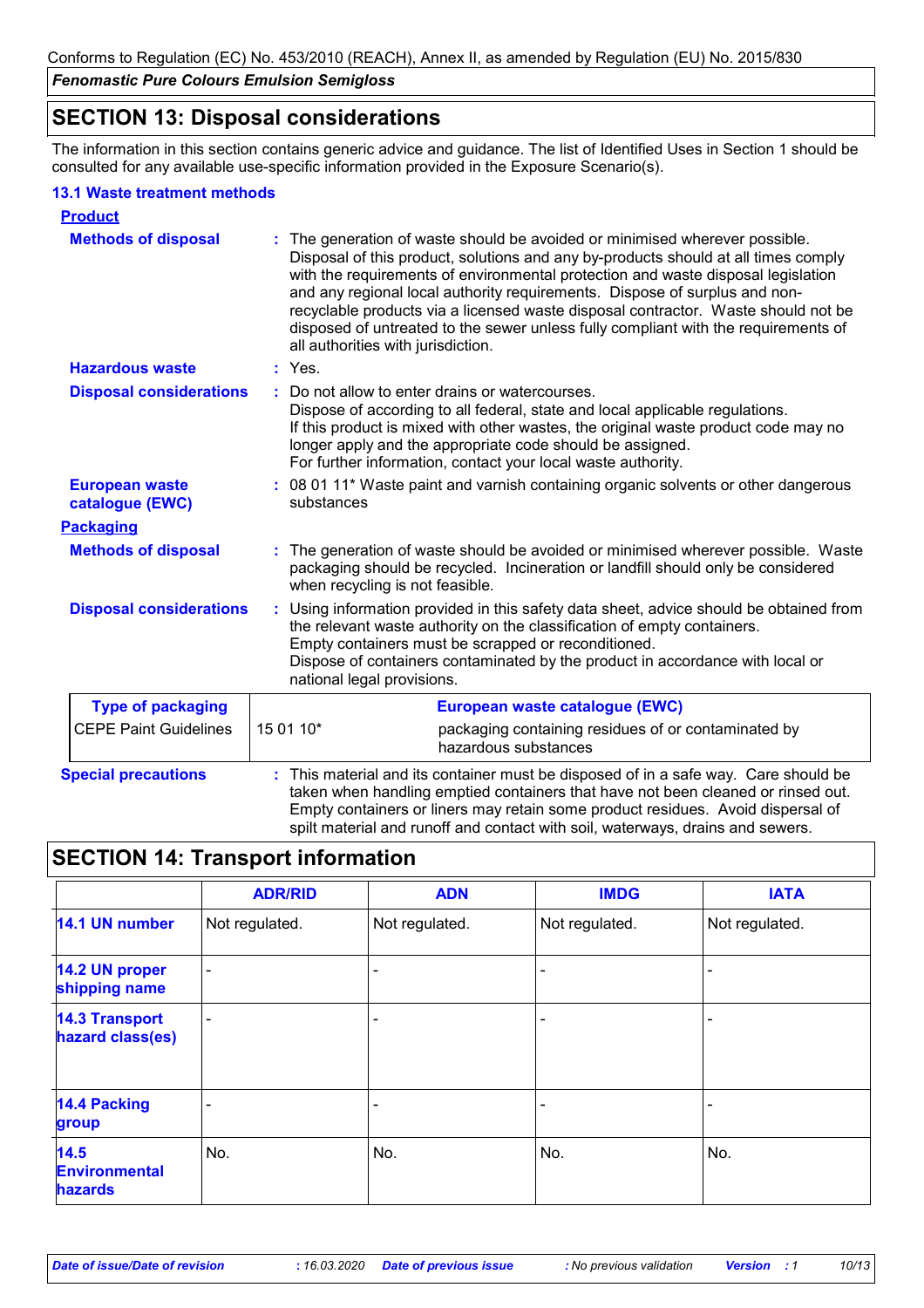Conforms to Regulation (EC) No. 453/2010 (REACH), Annex II, as amended by Regulation (EU) No. 2015/830

*Fenomastic Pure Colours Emulsion Semigloss*

### **SECTION 14: Transport information**

|      | 14.6 Special precautions for : Transport within user's premises: always transport in closed containers that are |
|------|-----------------------------------------------------------------------------------------------------------------|
| user | upright and secure. Ensure that persons transporting the product know what to do in                             |
|      | the event of an accident or spillage.                                                                           |

**14.7 Transport in bulk according to Annex II of Marpol and the IBC Code :** Not applicable.

# **SECTION 15: Regulatory information**

**15.1 Safety, health and environmental regulations/legislation specific for the substance or mixture EU Regulation (EC) No. 1907/2006 (REACH)**

**Annex XIV - List of substances subject to authorisation**

#### **Annex XIV**

None of the components are listed.

### **Substances of very high concern**

None of the components are listed.

#### **Annex XVII - Restrictions** : Not applicable.

**on the manufacture, placing on the market and use of certain dangerous substances,**

**mixtures and articles**

### **Other EU regulations**

| <b>VOC</b>                   | : Not available.  |
|------------------------------|-------------------|
| <b>VOC for Ready-for-Use</b> | : Not applicable. |
| <b>Mixture</b>               |                   |
| <b>Europe inventory</b>      | : Not determined. |

### **Ozone depleting substances (1005/2009/EU)**

Not listed.

### **Prior Informed Consent (PIC) (649/2012/EU)**

Not listed.

### **Seveso Directive**

This product is not controlled under the Seveso Directive.

**International regulations**

**Chemical Weapon Convention List Schedules I, II & III Chemicals**

Not listed.

### **Montreal Protocol (Annexes A, B, C, E)**

Not listed.

### **Stockholm Convention on Persistent Organic Pollutants**

Not listed.

#### **Rotterdam Convention on Prior Informed Consent (PIC)** Not listed.

### **UNECE Aarhus Protocol on POPs and Heavy Metals**

Not listed.

### **15.2 Chemical safety assessment**

**:** Not applicable.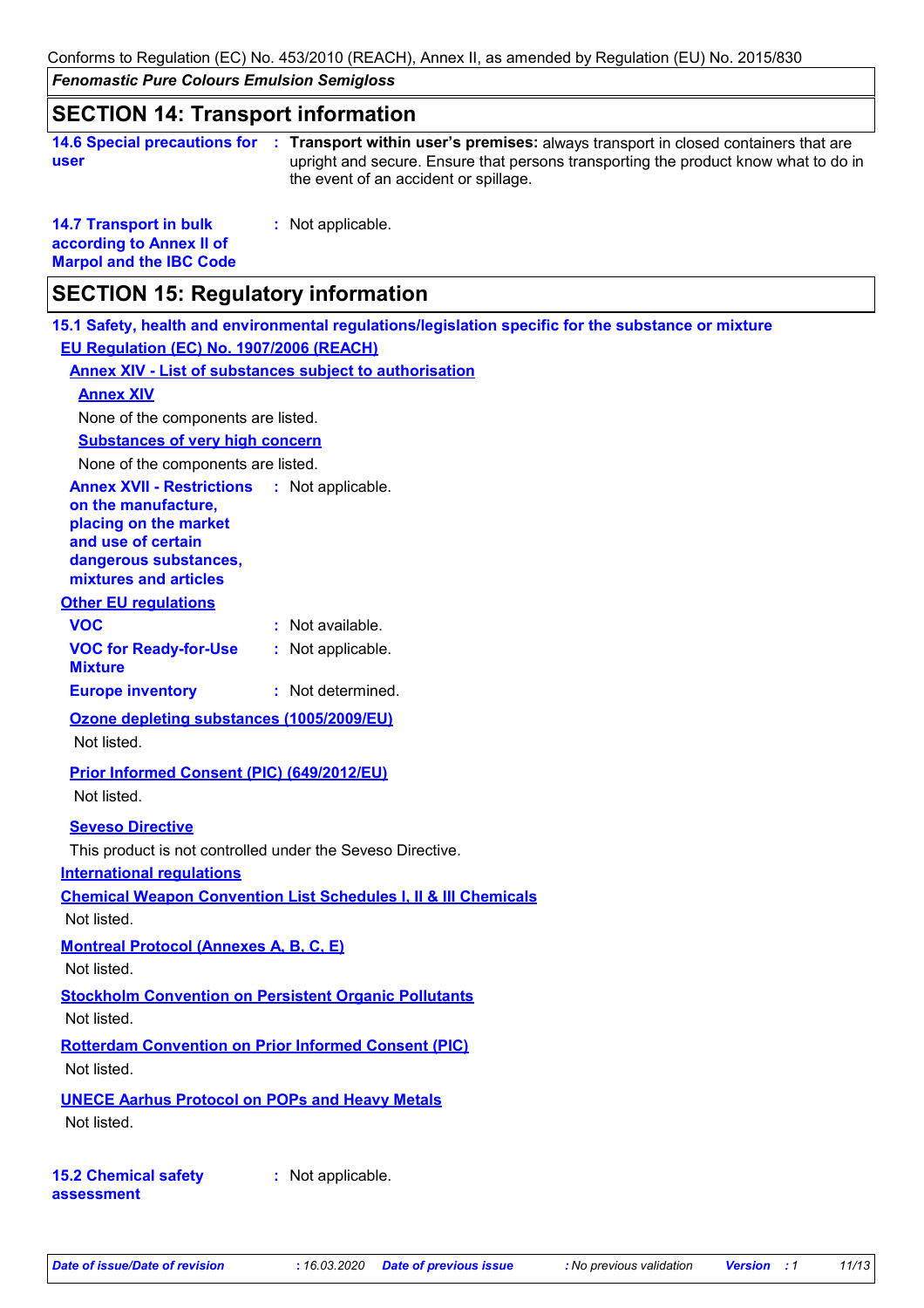# **SECTION 16: Other information**

| $\nabla$ Indicates information that has changed from previously issued version. |  |  |
|---------------------------------------------------------------------------------|--|--|
|                                                                                 |  |  |

| <b>Abbreviations and</b> | $\therefore$ ATE = Acute Toxicity Estimate                                    |
|--------------------------|-------------------------------------------------------------------------------|
| acronyms                 | CLP = Classification, Labelling and Packaging Regulation [Regulation (EC) No. |
|                          | 1272/2008]                                                                    |
|                          | DMEL = Derived Minimal Effect Level                                           |
|                          | DNEL = Derived No Effect Level                                                |
|                          | EUH statement = CLP-specific Hazard statement                                 |
|                          | PBT = Persistent, Bioaccumulative and Toxic                                   |
|                          | PNEC = Predicted No Effect Concentration                                      |
|                          | <b>RRN = REACH Registration Number</b>                                        |
|                          | vPvB = Very Persistent and Very Bioaccumulative                               |

#### **Procedure used to derive the classification according to Regulation (EC) No. 1272/2008 [CLP/GHS]**

| <b>Classification</b>   | <b>Justification</b> |
|-------------------------|----------------------|
| Skin Sens. 1, H317      | l Calculation method |
| Aquatic Chronic 3, H412 | l Calculation method |

### **Full text of abbreviated H statements**

| H <sub>301</sub>  | Toxic if swallowed.                                   |
|-------------------|-------------------------------------------------------|
| H <sub>302</sub>  | Harmful if swallowed.                                 |
| H <sub>310</sub>  | Fatal in contact with skin.                           |
| H <sub>3</sub> 11 | Toxic in contact with skin.                           |
| H314              | Causes severe skin burns and eye damage.              |
| H <sub>315</sub>  | Causes skin irritation.                               |
| H317              | May cause an allergic skin reaction.                  |
| H318              | Causes serious eye damage.                            |
| H330              | Fatal if inhaled.                                     |
| H335              | May cause respiratory irritation.                     |
| H400              | Very toxic to aquatic life.                           |
| H410              | Very toxic to aquatic life with long lasting effects. |
| H411              | Toxic to aquatic life with long lasting effects.      |
| H412              | Harmful to aquatic life with long lasting effects.    |

### **Full text of classifications [CLP/GHS]**

| Acute Tox. 2, H310        | <b>ACUTE TOXICITY (dermal) - Category 2</b>      |
|---------------------------|--------------------------------------------------|
| Acute Tox. 2, H330        | <b>ACUTE TOXICITY (inhalation) - Category 2</b>  |
| Acute Tox. 3, H301        | <b>ACUTE TOXICITY (oral) - Category 3</b>        |
| Acute Tox. 3, H311        | ACUTE TOXICITY (dermal) - Category 3             |
| Acute Tox. 4, H302        | ACUTE TOXICITY (oral) - Category 4               |
| Aquatic Acute 1, H400     | SHORT-TERM (ACUTE) AQUATIC HAZARD - Category 1   |
| Aquatic Chronic 1, H410   | LONG-TERM (CHRONIC) AQUATIC HAZARD - Category 1  |
| Aquatic Chronic 2, H411   | LONG-TERM (CHRONIC) AQUATIC HAZARD - Category 2  |
| Aquatic Chronic 3, H412   | LONG-TERM (CHRONIC) AQUATIC HAZARD - Category 3  |
| Eye Dam. 1, H318          | SERIOUS EYE DAMAGE/EYE IRRITATION - Category 1   |
| Skin Corr. 1B, H314       | SKIN CORROSION/IRRITATION - Category 1B          |
| Skin Irrit. 2, H315       | SKIN CORROSION/IRRITATION - Category 2           |
| <b>Skin Sens. 1, H317</b> | SKIN SENSITISATION - Category 1                  |
| Skin Sens. 1A, H317       | SKIN SENSITISATION - Category 1A                 |
| STOT SE 3, H335           | SPECIFIC TARGET ORGAN TOXICITY - SINGLE EXPOSURE |
|                           | (Respiratory tract irritation) - Category 3      |

| Date of printing                   | : 16.03.2020             |
|------------------------------------|--------------------------|
| Date of issue/ Date of<br>revision | : 16.03.2020             |
| Date of previous issue             | : No previous validation |
| <b>Version</b>                     | $\pm$ 1                  |
| <b>Notice to reader</b>            |                          |